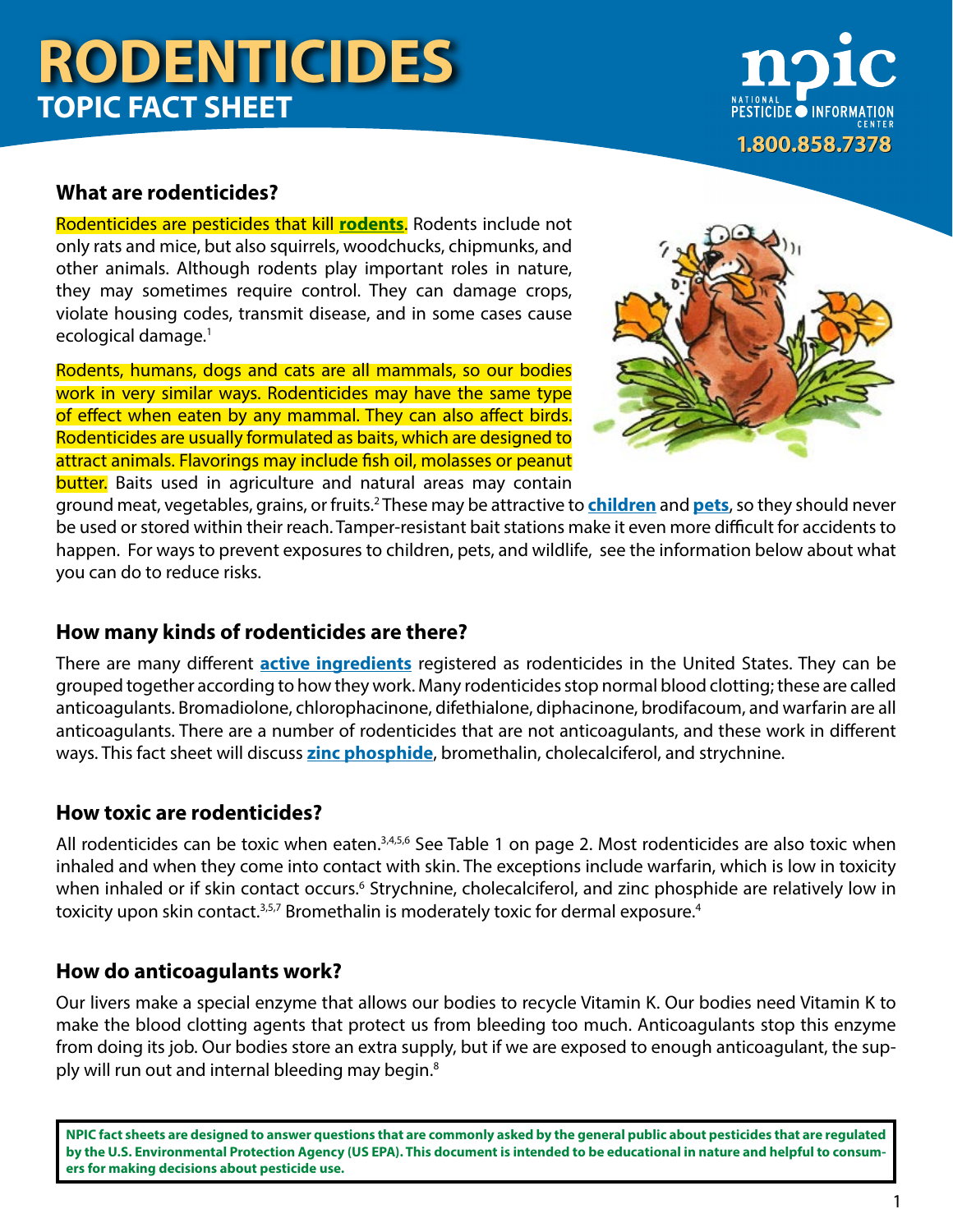

| Table 1. ACUTE TOXICITY CLASSIFICATION - RODENTICIDES |                                 |                                                                                                                                                                                                                                                          |                                                           |                                         |                                          |  |  |  |
|-------------------------------------------------------|---------------------------------|----------------------------------------------------------------------------------------------------------------------------------------------------------------------------------------------------------------------------------------------------------|-----------------------------------------------------------|-----------------------------------------|------------------------------------------|--|--|--|
|                                                       | Oral                            | <b>Inhalation</b>                                                                                                                                                                                                                                        | <b>Dermal</b>                                             | <b>Primary Eye</b><br><b>Irritation</b> | <b>Primary Skin</b><br><b>Irritation</b> |  |  |  |
| Warfarin $3,6$                                        | <b>Moderate - High toxicity</b> | <b>Not significant</b>                                                                                                                                                                                                                                   | <b>Not significant</b>                                    | No data                                 | No data                                  |  |  |  |
| Chlorphacinone <sup>4</sup>                           | <b>High toxicity</b>            | <b>High toxicity</b>                                                                                                                                                                                                                                     | <b>High toxicity</b>                                      | <b>Non-irritating</b>                   | <b>Non-irritating</b>                    |  |  |  |
| Diphacinone $4$                                       | <b>High toxicity</b>            | <b>High toxicity</b>                                                                                                                                                                                                                                     | <b>High toxicity</b>                                      | <b>Moderate irritation</b>              | <b>Slight irritation</b>                 |  |  |  |
| <b>Bromadiolone<sup>4</sup></b>                       | <b>High toxicity</b>            | <b>High toxicity</b>                                                                                                                                                                                                                                     | <b>High toxicity</b>                                      | <b>Low irritation</b>                   | <b>Minimally irritating</b>              |  |  |  |
| Difethialone $3$                                      | <b>High toxicity</b>            | <b>High toxicity</b>                                                                                                                                                                                                                                     | <b>High toxicity</b>                                      | <b>Mild irritant</b>                    | Non-irritating                           |  |  |  |
| <b>Brodifacoum</b> <sup>4</sup>                       | <b>High toxicity</b>            | <b>High toxicity</b>                                                                                                                                                                                                                                     | <b>High toxicity</b>                                      | <b>Minor irritation</b>                 | <b>Mild irritant</b>                     |  |  |  |
| <b>Bromethalin<sup>4</sup></b>                        | <b>High toxicity</b>            | <b>High toxicity</b>                                                                                                                                                                                                                                     | <b>Moderate toxicity</b>                                  | <b>Slight irritation</b>                | <b>Non-irritating</b>                    |  |  |  |
| Cholecalciferol $3$                                   | <b>High toxicity</b>            | <b>Very low toxicity</b>                                                                                                                                                                                                                                 | Low toxicity                                              | No data                                 | No data                                  |  |  |  |
| Zinc phosphide <sup>5</sup>                           | <b>High toxicity</b>            | <b>High toxicity</b>                                                                                                                                                                                                                                     | Low toxicity                                              | <b>Slight irritation</b>                | <b>Non-irritating</b>                    |  |  |  |
| Strychnine $7$                                        | <b>High toxicity</b>            | <b>High toxicity</b><br>$\mathbf{r}$ , and the set of the set of the set of the set of the set of the set of the set of the set of the set of the set of the set of the set of the set of the set of the set of the set of the set of the set of the set | Low toxicity<br>$\sim$ $\sim$ $\sim$ $\sim$ $\sim$ $\sim$ | <b>Highly irritating</b>                | <b>Non-irritating</b>                    |  |  |  |

Classification categories were modeled after the U.S. Environmental Protection Agency, Office of Pesticide Programs, Label Review Manual, Chapter 7: Precautionary Labeling.<http://www.epa.gov/oppfead1/labeling/lrm/chap-07.pdf>

Warfarin was the first anticoagulant rodenticide.<sup>1</sup> It was registered for use in 1950.<sup>4</sup> Warfarin was discovered in moldy sweet clover that had made a herd of cattle sick. Researchers found that a fungus had converted a chemical that occurs naturally in the clover to a more toxic chemical.<sup>9</sup> Warfarin was the most widely used rodenticide until many rodents began to become resistant to it. This led to the development of new rodenticides.9

## **Which anticoagulants require more feedings to work?**

Warfarin, chlorophacinone, and diphacinone generally require that an animal eat multiple doses of the bait over several days. These are known as multiple-dose anticoagulants. Single-dose anticoagulants, such as brodifacoum, bromadiolone, and difethialone are more toxic. One day's feeding can deliver a toxic dose.<sup>4</sup>

| Table 2. Summary of common rodenticides |                   |                       |                        |  |  |  |  |
|-----------------------------------------|-------------------|-----------------------|------------------------|--|--|--|--|
| <b>Rodenticide</b>                      | <b>Type</b>       | <b>Chemical class</b> | Days of feeding needed |  |  |  |  |
| Warfarin                                | Anticoagulant     | Hydroxycoumarin       | multiple               |  |  |  |  |
| Chlorphacinone                          | Anticoagulant     | Indandione            | multiple               |  |  |  |  |
| Diphacinone                             | Anticoagulant     | Indandione            | multiple               |  |  |  |  |
| <b>Bromadiolone</b>                     | Anticoagulant     | Hydroxycoumarin       | single                 |  |  |  |  |
| <b>Difethialone</b>                     | Anticoagulant     | Hydroxycoumarin       | single                 |  |  |  |  |
| <b>Brodifacoum</b>                      | Anticoagulant     | Hydroxycoumarin       | single                 |  |  |  |  |
| <b>Bromethalin</b>                      | Non-anticoagulant | other                 | single                 |  |  |  |  |
| Cholecalciferol                         | Non-anticoagulant | Vitamin D3            | multiple or single     |  |  |  |  |
| Zinc phosphide                          | Non-anticoagulant | other                 | single                 |  |  |  |  |
| Strychnine                              | Non-anticoagulant | other                 | single                 |  |  |  |  |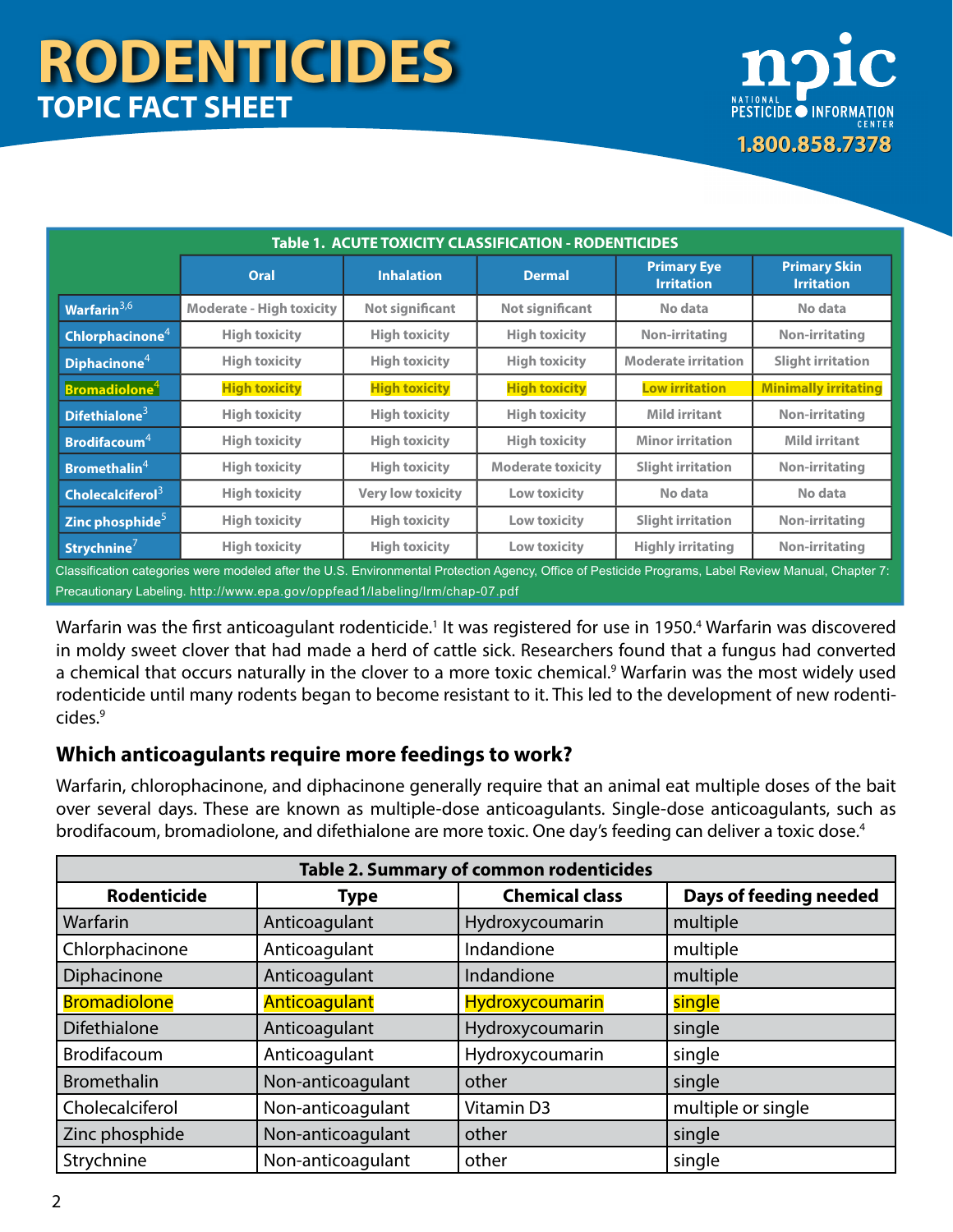Single-dose anticoagulants are more toxic because they bind more tightly to the enzyme that makes bloodclotting agents. They can also interfere with other steps in Vitamin K recycling. Second-generation, or singledose anticoagulants, are not easily excreted from the body, and they can be stored in the liver.<sup>10</sup> Most of these rodenticides are not allowed to be marketed to non-licensed applicators for residential use.<sup>11</sup> Instead of classifying anticoagulants into "first generation" or "second generation", many sources refer to them as multipledose or single-dose rodenticides because it is less confusing.

## **What are some of the other rodenticides?**

There are a number of rodenticides that work differently than anticoagulants. These are currently used within the United States: bromethalin, cholecalciferol, zinc phosphide, and strychnine. Each of these pesticides works in a different way.

*Bromethalin* was first registered by the U.S. Environmental Protection Agency (EPA) in 1984.<sup>4</sup> It stops the cells in the central nervous system from producing energy. The nerve cells swell, this puts pressure on the

brain, and paralysis and death soon follow.12 The major breakdown product of bromethalin is more toxic than bromethalin itself. The varying ability of different species to break down bromethalin may explain why it is more toxic to some animals than others. <sup>12</sup> Bromethalin is considered a single-dose rodenticide.<sup>4</sup>

**Cholecalciferol** was first registered as a rodenticide in the United States in 1984.<sup>4</sup> Cholecalciferol is vitamin  $D_{3}$ .<sup>13</sup> Vitamin D helps the body maintain calcium balance by enhancing absorption of calcium from the gut and kidneys.13 Toxic doses of cholecalciferol lead to too much calcium in the blood, which can affect the central nervous system, muscles, the gastrointestinal tract, cardiovascular system, and the kidneys.13 The body's ability to maintain proper calcium levels must be overwhelmed before cholecalciferol becomes toxic. Rodents must eat several doses of this rodenticide.<sup>4</sup> This causes a time lag between exposure and signs of toxicity.<sup>13</sup> Although pets have gotten sick from eating cholecalciferol, poisonings of people are very rare.<sup>14</sup>

[Zinc phosphide](http://npic.orst.edu/ingred/zp.html) was first registered in 1947.<sup>1</sup> It changes into phosphine gas in the presence of water and acid. The phosphine gas is very toxic; it blocks the body's cells from making energy, and the cells die.15 Phosphine exposure is particularly damaging to the heart, brain, kidney, and liver.<sup>15</sup>

**Strychnine** was first registered in 1947, but it was used for many years before then.<sup>16</sup> It can only be used below ground. Products with more than 0.5% strychnine are restricted; they are only sold to certified applicators.16 Strychnine comes from the seeds of certain plants, *Strychnos nux-vomica* and *Strychnos ignatii*. 17 It affects the cells in the spinal cord by causing nerve cells to fire more readily, which leads to muscle spasms. Given a sufficient dose, the spasms cause breathing paralysis and death.<sup>17</sup>

# **What are signs of rodenticide poisoning?**

Always follow label instructions and take steps to minimize exposure. If any exposure occurs, be sure to follow the First Aid instructions on the product label carefully. Some products contain blue or green dye that helps determine whether a child or pet has handled or eaten the product.<sup>4,18</sup> For additional treatment advice, contact the Poison Control Center at 1-800-222-1222. If you wish to report an incident to the **[National Pesticide](http://www.npic.orst.edu) [Information Center](http://www.npic.orst.edu)**, please call 1-800-858-7378.



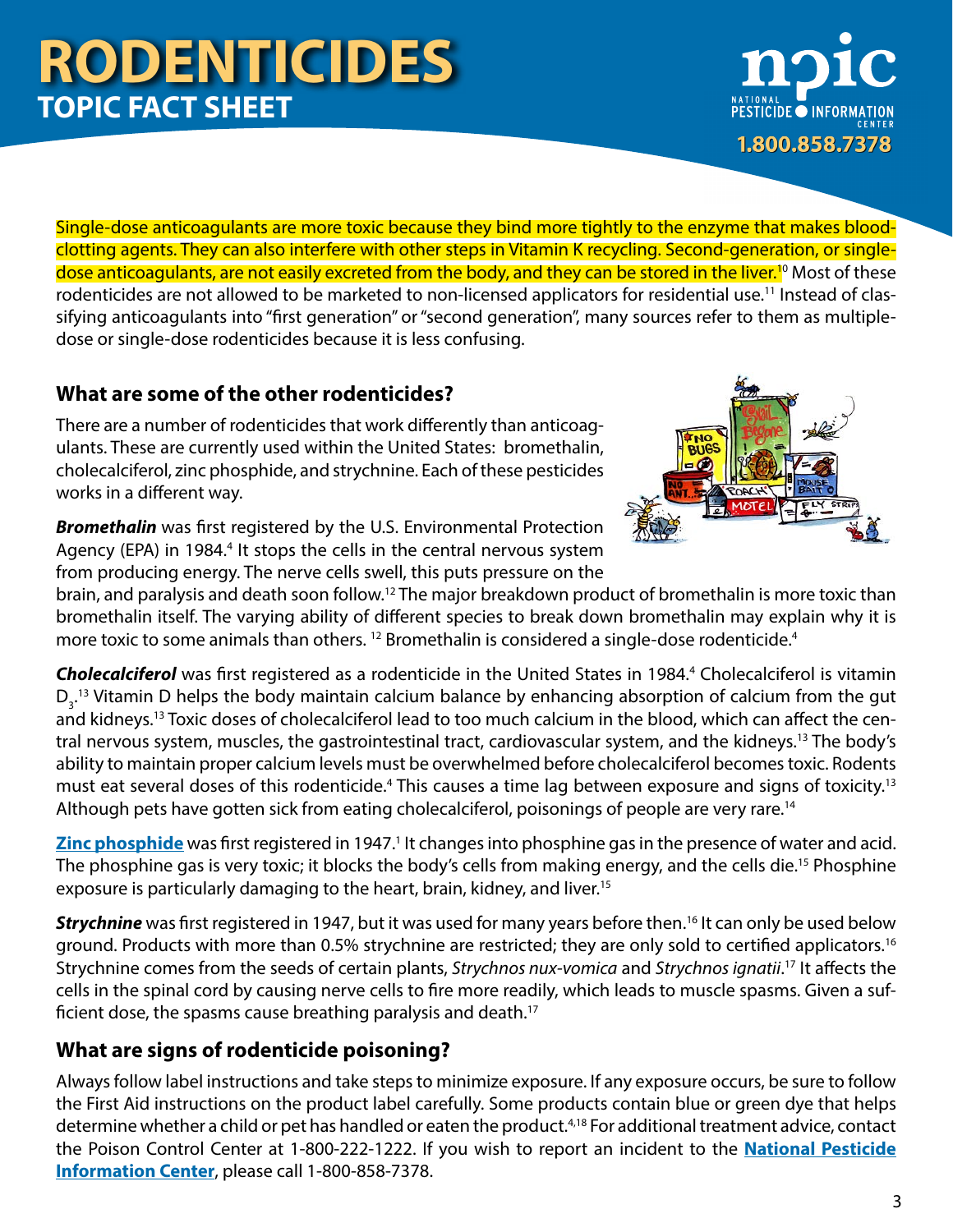

*Anticoagulant rodenticide* exposure can lead to uncontrolled bleeding in any part of the body, but this is not always obvious. Difficulty breathing, weakness, and lethargy have been seen in animals poisoned with anticoagulant rodenticides. Less common signs include coughing, vomiting, stools marked with blackened, tarry blood, paleness, bleeding from the gums, seizures, bruising, shaking, abdominal distention and pain.<sup>9</sup> Because the stored clotting agents have to run out, signs may be delayed for up to five days following exposure.<sup>8</sup> Children usually eat small amounts and may never show signs of poisoning. Signs in people include sudden bleeding from the nose, gums, or skin. Internal bleeding can also occur.<sup>10</sup>

*Bromethalin* ingestion causes muscle tremors, seizures, heightened sensitivity to light or noise, and hyperexcitability if the animal eats more than a lethal dose. The onset of signs depends on the dose. If a lethal dose is eaten, signs may develop 8 to 12 hours or several days after ingestion and progress over a period of a week or longer. In this case, animals lose their ability to control their hind legs or sense where their hind legs are. Animals may also vomit, lose interest in food, or adopt strange postures. They may fall into a coma.<sup>12,19</sup> People may also have altered mental status.20

*Cholecalciferol* can be toxic from routine or one-time exposure.13 Signs in animals include weakness, depression, and loss of appetite. Signs progress to include vomiting, increased thirst, more frequent urination, dehydration, and constipation.13 Vomiting, diarrhea, loss of appetite, and depression may develop within 12 to 36 hours after exposure and the kidneys may fail within one or two days. Survivors may have permanent damage to kidneys and muscles. Signs of poisoning may last for weeks because cholecalciferol can be stored in the body and its breakdown products are removed slowly.<sup>21</sup> Exposed people experience unusual thirst and increased urination. They may suffer heart and kidney damage if the increase in calcium levels lasts long enough.14

**Zinc phosphide** may cause vomiting within an hour of ingestion. However, signs of toxicity may be delayed for 4 hours and in some cases longer than 18 hours. The vomit may smell like garlic and may contain blood. Other signs of toxicity include anxiety, discomfort leading to frantic pacing, staggering and weakness, difficulty breathing, and convulsions.15,22 Humans also experience vomiting, excitement, chills, shortness of breath and coughing, delirium, convulsions, and coma. Breathing in zinc phosphide dust or phosphine gas given off by zinc phosphide may cause anxiousness and extreme difficulty breathing.<sup>14</sup>

*Strychnine* poisoning causes involuntary muscle spasms in both people and animals. These spasms can be severe, and include extreme extension of the limbs. Signs can begin within 15 minutes in people and within two hours in animals after eating strychnine. Death is caused by impaired breathing.<sup>14,17</sup>

## **What if pets and wildlife eat rodents that have been poisoned?**

Rodenticide baits are made to attract animals. Pets and wildlife may take the bait if they find it. When an animal eats the bait directly, it is called primary poisoning. Secondary poisoning is caused by eating poisoned prey. It may also be called relay toxicosis. See the fact sheet on **[Ecotoxicology](http://npic.orst.edu/factsheets/ecotox.pdf)**. For ways to prevent exposures, see the information about what you can do to reduce risks.

4 The rodenticides with high secondary poisoning risks to birds such as hawks and owls include difethialone and brodifacoum (see Table 2).<sup>23</sup> The rodenticides that pose the greatest secondary poisoning risks for wild mammals, dogs and cats include chlorophacinone, diphacinone, and all of the single dose rodenticides. Bromethalin and cholecalciferol may pose secondary risks but these risks have not been studied as extensively.<sup>2</sup>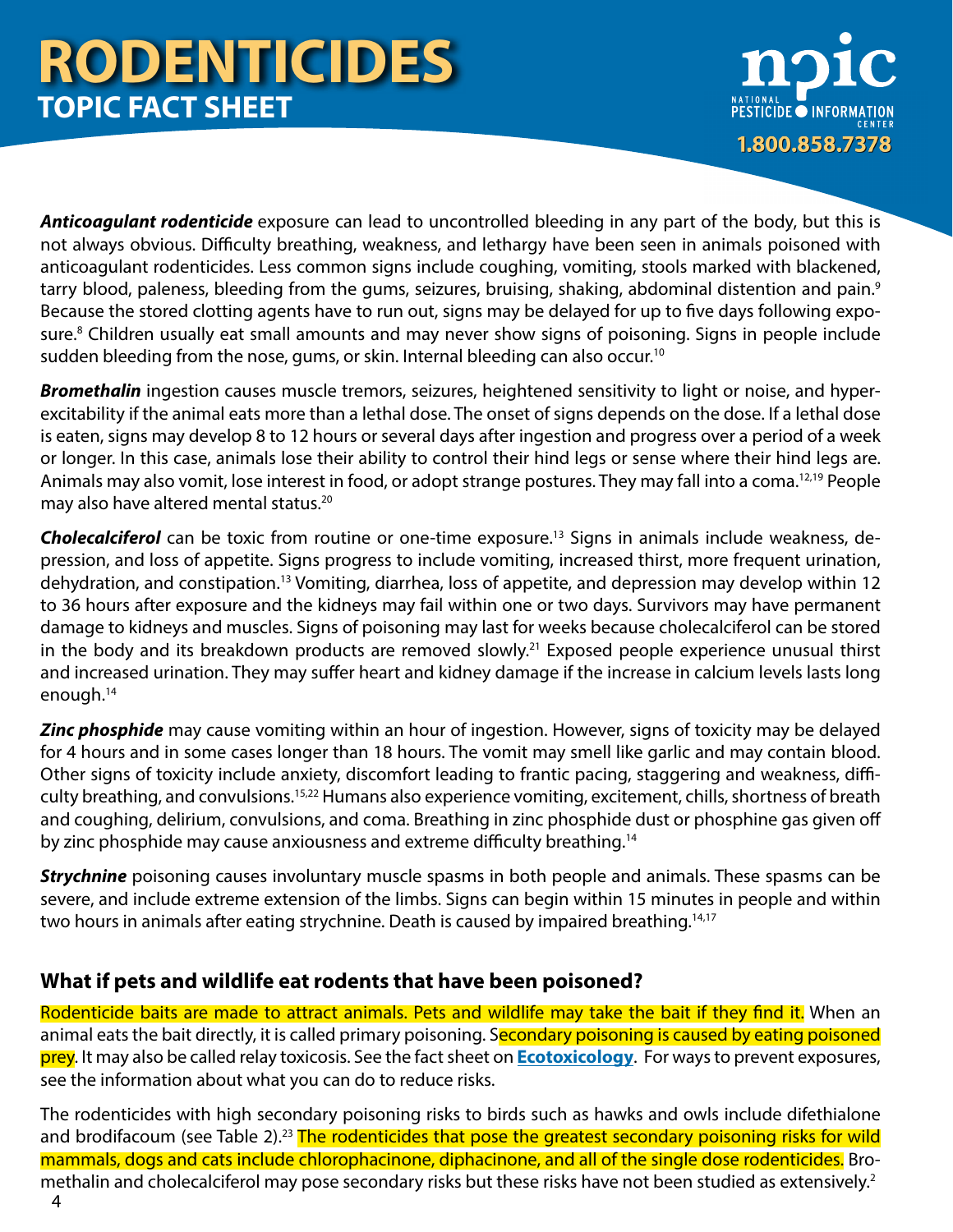

| Table 3. Secondary poisoning risks to birds and mammals <sup>2</sup> |                                |                                  |  |  |  |  |
|----------------------------------------------------------------------|--------------------------------|----------------------------------|--|--|--|--|
| <b>Rodenticide</b>                                                   | <b>Secondary risk to birds</b> | <b>Secondary risk to mammals</b> |  |  |  |  |
| Warfarin                                                             | slight risk                    | low risk                         |  |  |  |  |
| Chlorophacinone                                                      | slight risk                    | high risk                        |  |  |  |  |
| Diphacinone                                                          | moderate risk                  | high risk                        |  |  |  |  |
| <b>Bromadiolone</b>                                                  | moderate risk                  | high risk                        |  |  |  |  |
| <b>Difethialone</b>                                                  | high risk                      | high risk                        |  |  |  |  |
| Brodifacoum                                                          | high risk                      | high risk                        |  |  |  |  |
| <b>Bromethalin</b>                                                   | possible (insufficient data)   | low risk                         |  |  |  |  |
| Cholecalciferol                                                      | low risk                       | low risk                         |  |  |  |  |
| Zinc phosphide                                                       | low risk                       | slight risk                      |  |  |  |  |
| Strychnine <sup>17,24</sup>                                          | possible (insufficient data)   | possible (insufficient data)     |  |  |  |  |

Single-dose anticoagulants pose a greater risk to animals that eat poisoned rodents.25 If the rodent continues to feed on the single-dose anticoagulant after it eats a toxic dose during the first day, it may build up more than a lethal dose in its body before the clotting factors run out and the animal dies. Residues of single-dose anticoagulants may remain in liver tissue for many weeks, so a predator that eats many poisoned rodents may build up a toxic dose over time.<sup>26</sup> However, even the multiple-dose anticoagulants may be poisonous to animals who eat poisoned rodents.<sup>2</sup>

Strychnine has caused secondary poisoning in pets that ate poisoned rodents.<sup>17</sup> Zinc phosphide may cause secondary poisoning in pets, but only when the stomach of the rodent still contains intact pellets of the rodenticide. Zinc phosphide breaks down quickly so the rodent must be very recently dead or just dying in order for the zinc phosphide to pose a secondary poisoning risk.<sup>15</sup>

## **What can I do to reduce the risks?**

Always follow label instructions and take steps to avoid exposure. Keep all rodenticides out of the reach of children and pets, whether they are in use or in storage. Because of the flavorings and attractive odors in these products, dogs may **[dig them up](http://npic.orst.edu/capro/CoverHolesBaitingMoles.pdf)**, working hard to get to them. **[Choose the right bait station](https://www.epa.gov/rodenticides/choosing-bait-station-product-household-use)** for your needs around the home. Some of them are resistant only to children. Some are resistant to children and pets; others are resistant to children, pets and the weather. The EPA has been taking action to reduce risk by requiring bait stations in sensitive areas and by limiting the most toxic active ingredients available on the homeowner market.<sup>11</sup>

Many rodenticide baits can be toxic to wildlife if they are eaten, or if an animal eats a rodent that was recently poisoned. If you choose to use a rodenticide outdoors, always follow label instructions. To reduce risks of secondary poisoning for pets and wildlife, search for, collect, and dispose of poisoned rodents. Use gloves when disposing of dead rodents to avoid contact and secure trashcan lids to minimize pet or wildlife access to poisoned rodents. If you suspect an **[animal may have been poisoned](http://npic.orst.edu/incidents.html#anim)**, please contact NPIC at 1-800-858-7378 to talk with a Pesticide Specialist.

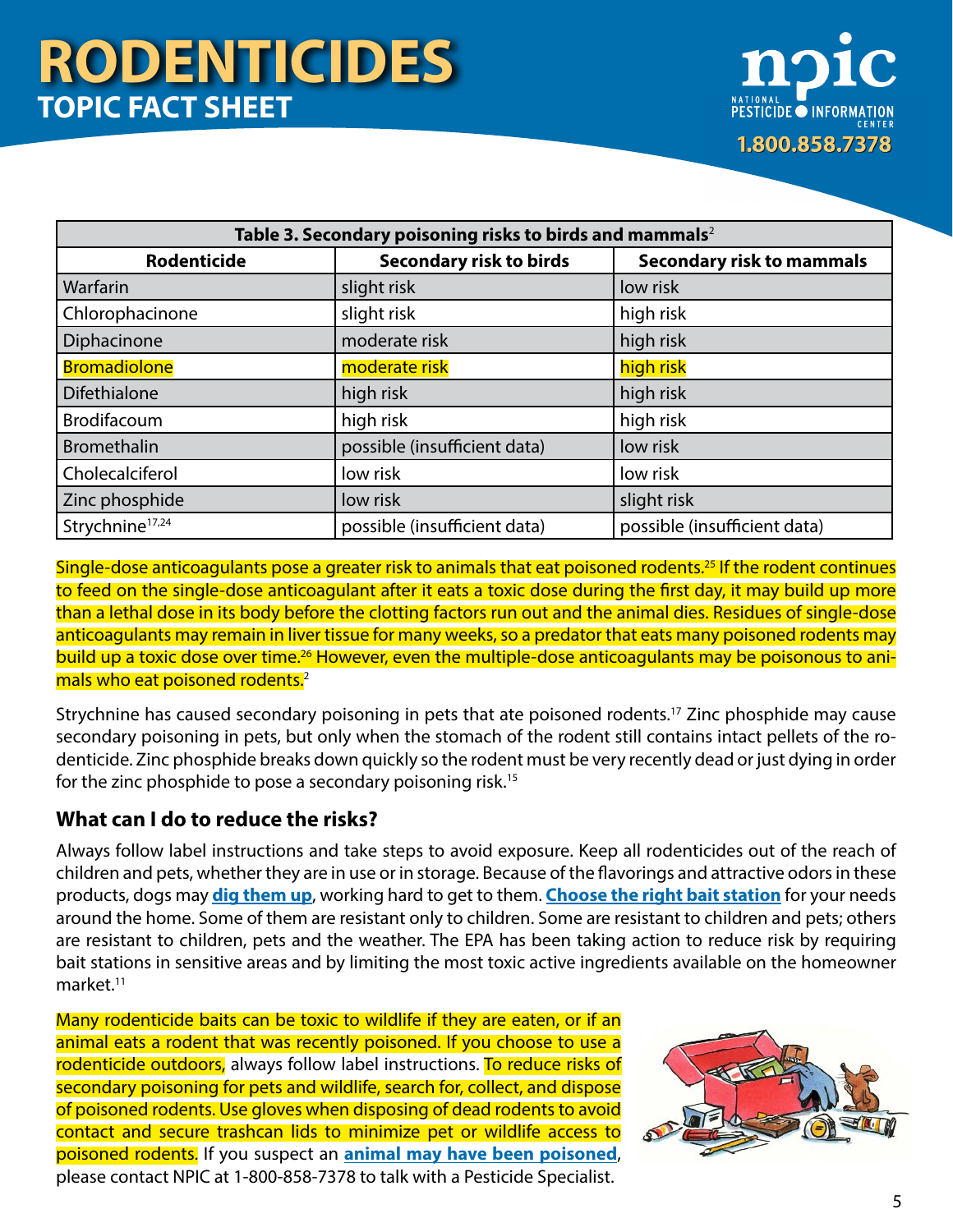

You may find that there are other things you can do to control rodents, in addition to using rodenticides. Find out what kind of rodent you have and **[learn](http://npic.orst.edu/pest/rodent.html)** about its habits, abilities, likes and dislikes. Consider trapping, try to block entry points, and remove any food and water sources. This is called **[Integrated Pest Management \(IPM\)](http://npic.orst.edu/pest/ipm.html)**.

### **Date Reviewed: December 2011; revised: March 2016**

### **References**

- 1. *Analysis of rodenticide bait use*; U.S Environmental Protection Agency, Office of Prevention, Pesticides, and Toxic Substances, U.S. Govenrment Printing Office: Washington, DC, 2004.
- 2. Erickson, W.; Urban, D. *Potential Risks of Nine Rodenticides to Birds and Nontarget Mammals: a Comparative Approach*; U.S Environmental Protection Agency, Office of Prevention, Pesticides, and Toxic Substances, Office of Pesticide Programs, U.S. Govenrment Printing Office: Washington, DC, 2004.
- 3. Tomlin, C. D. S. *The Pesticide Manual: A World Compendium*, 13th ed.; British Crop Protection Council: Alton, UK, 2003; pp 307-308, 1028-130.
- 4. *Reregistration Elegibility Decision (RED) Rodenticide cluster*; EPA 738-R-98-007; U.S. Environmental Protection Agency, Office of Prevention, Pesticides, and Toxic Substances, Office of Pesticide Progams, U.S. Government Printing Office: Washington, DC, 1998.
- 5. *Reregistration Elegibility Decision (RED) Zinc Phosphide*; EPA 738-R-98-006; U.S. Environmental Protection Agency, Office of Prevention, Pesticides, and Toxic Substances, Office of Pesticide Programs, U.S. Government Printing Office: Washington, DC, 1998.
- 6. *R.E.D. Facts Warafin*; EPA 738-F-91-111; U. S. Environmental Protection Agency, Office of Prevention, Pesticides, and Toxic Substances, Office of Pesticide Programs, U.S. Government Printing Office: Washington, DC, 1991.
- 7. *Reregistration Elegibility Decision (RED) Strychnine*; EPA 738-R-96-033; U.S. Environmental Protection Agency, Office of Prevention, Pesticides, and Toxic Substances, Office of Pesticide Programs, U.S. Government Printing Office: Washington, DC, 1996.
- 8. Campbell, A. ; Chapman, M. Anticoagulant rodenticides. *Handbook of poisoning in dogs and cats*; Blackwell Science: Oxford, England, 2000; pp 64-73.
- 9. Murphy, M. J.; Talcott, P. A. Anticoagulant rodenticides. *Small Animal Toxicology*, 2nd ed.; Elsevier Saunders: St. Louis, MO, 2006; pp 565, 570-571.
- 10. Watt, B. E.; Proudfoot, A. T.; Bradberry, S. M.; Vale, J. A. Anticoagulant rodenticides. *Toxicol. Rev.* 2005, 24 (4), 259-269.
- 11. *Rodenticide Products for Consumers*; U.S. Environmental Protection Agency, Office of Prevention, Pesticides, and Toxic Substances, Office of Pesticide Programs. http://www.epa.gov/pesticides/reregistration/rodenticides/consumer-prod. html (accessed June 2011), updated June 2011.

For more information contact: NPIC Oregon State University, 310 Weniger Hall, Corvallis, OR 97331-6502 Phone: 1-800-858-7378 Fax: 1-541-737-0761 Email: npic@ace.orst.edu Web: [npic.orst.edu](http://www.npic.orst.edu)